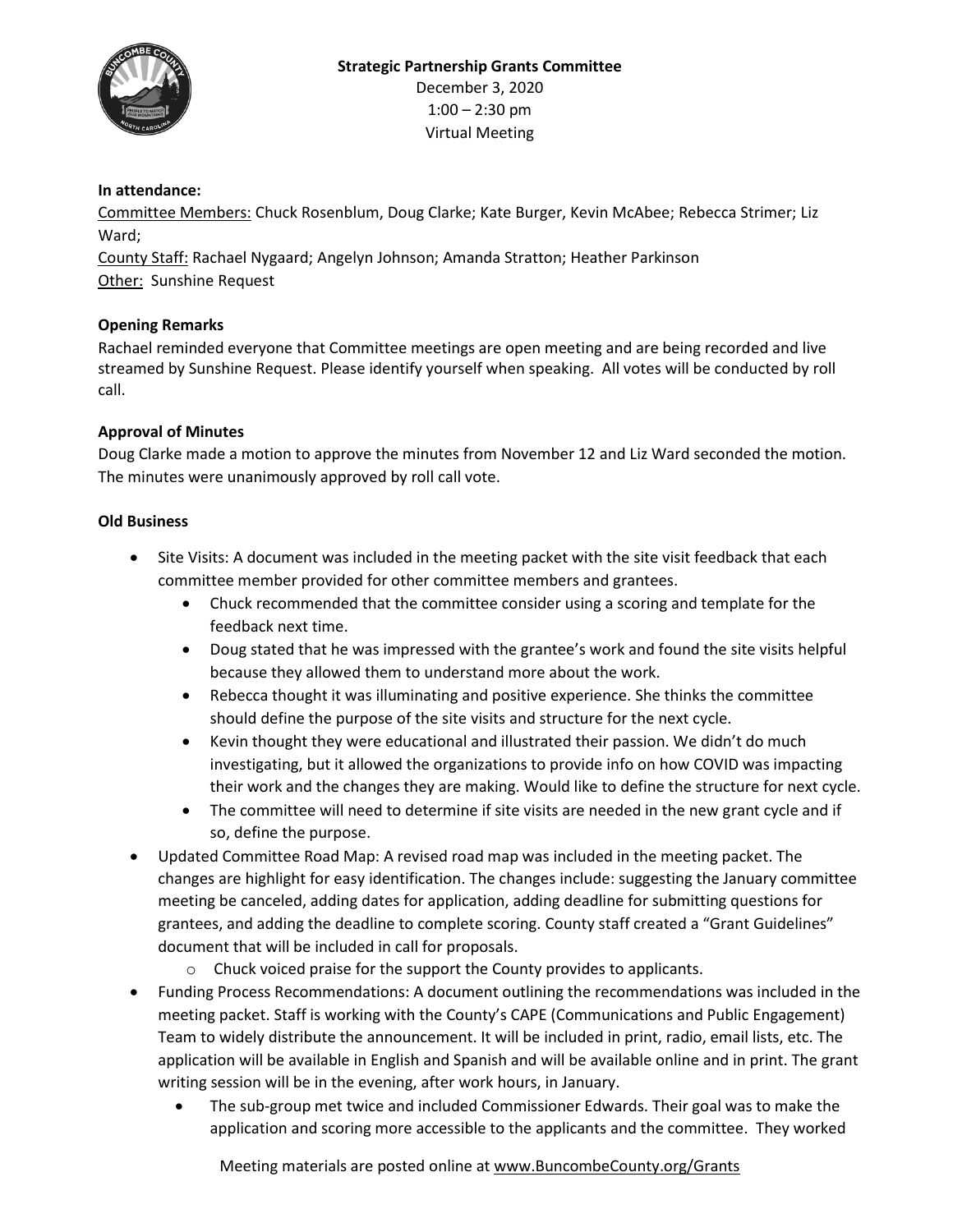

on the application and scoring tool. They reviewed both documents with an equity lens and worked to streamline and simplify both documents. The primary changes were to:

- simplify scoring to 5 categories;
- add equity as a key scoring category; and
- **use plain language questions.**
- The committee recommended changing the scoring values to 1-10 instead of 1-5 to allow to differentiate more between applications.
- There was a discussion about clarifying the equity question and if it pertains to the organization, who they serve, the project? With the new format, you can look across the entire application to garner this information. It was suggested that we might consider giving some suggestions and more clarity such as "consider the population you serve, your staff, your board, etc."
- The grant guidelines, the application and the scoring guide will all be available in English and Spanish.
- Membership vacancy: There were 6 applications received for the vacant District 1 position that were diverse in age, gender and race. We will hear the next step from the Board of Commissioners soon. We are uncertain if they will hold interviews or select the member based on the applications.
- Doug opened the floor for committee members to share more about site visits
	- During the Asheville Greenworks site visit, Doug learned that they no longer receive funds from the state for used tires. Eric from Asheville Greenworks is going to share information about contacting legislatures about this issue. When Rachael receives this information, she will share it with the committee.
	- The committee felt there was an advantage to being in-person for the site visits.
	- Some highlights from the site visits were:
		- Hearing personal stories from the Graduation Initiative
		- Environmental Quality Institute doing so much important work with a shoestring budget and being able to have dedicated volunteers gathering this concrete data.
		- Haywood Street Congregation providing respite care for homeless population to rest and recover after a hospitalization or surgery. They have so many other programs there as well, such as their feeding table, clothes closet, etc.
		- 750-800 children receive diapers with county funds through Babies Need Bottoms
		- Just Economics pivoted their work due to COVID. They do a lot of grassroots work with low-income workers.
		- Literacy Council has shifted their work due to COVID. They have seen an increase in ESL due their comfort with technology. However, their Adult Literacy is struggling with going virtual due to them having to be able to read to use the technology. The organization shared a video for the committee to view and it was powerful.

**New Business -** There was no new business

**Announcements -** There were no announcements

**Public Comment -** There were no public comments

Meeting materials are posted online a[t www.BuncombeCounty.org/Grants](http://www.buncombecounty.org/Grants)